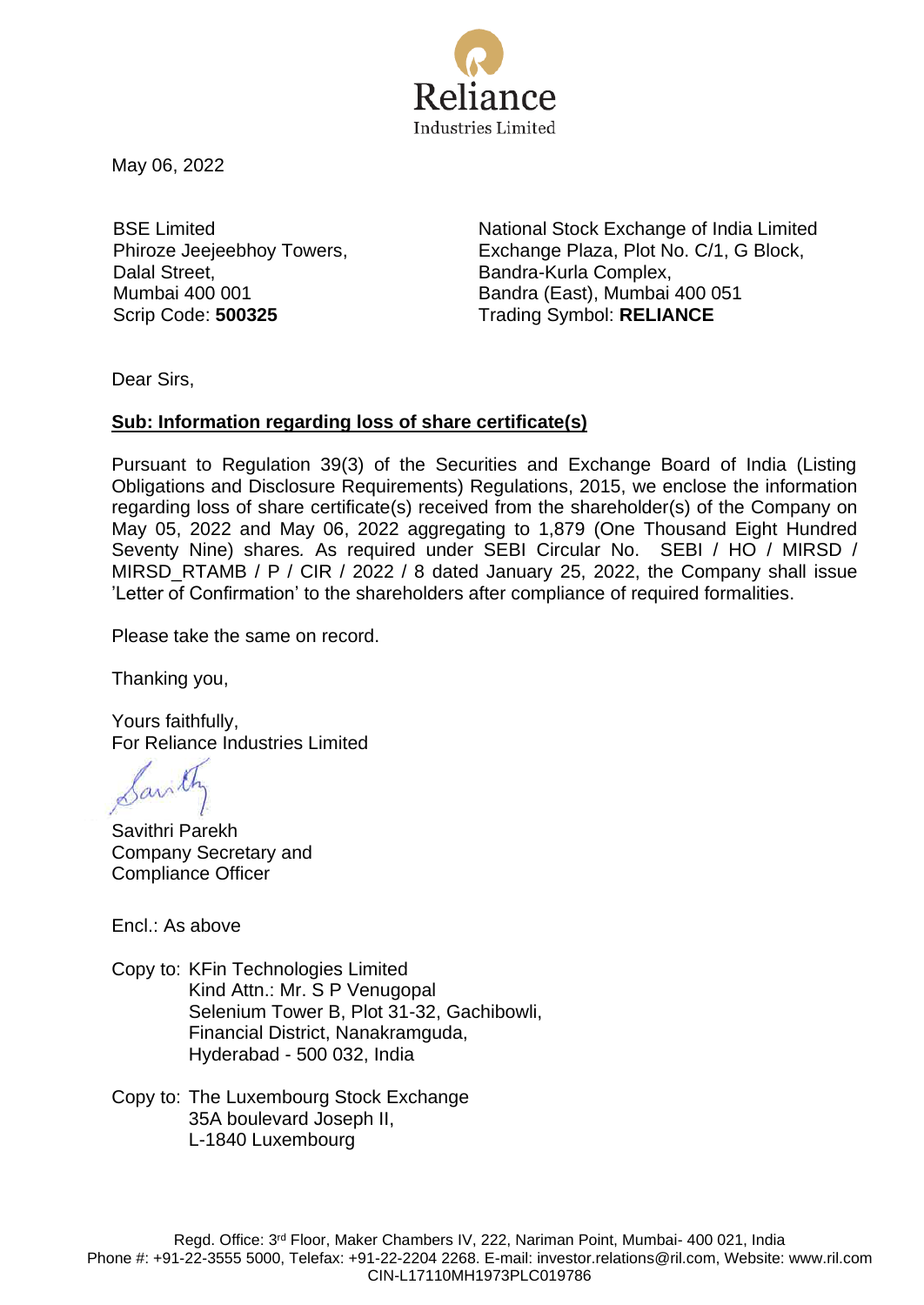## **Annexure to our letter dated May 06, 2022 for loss of share certificate(s) RELIANCE INDUSTRIES LIMITED Details of Share certificate(s) lost - May 05, 2022**

| Sr.<br>No. | Folio No. | Name                                   | Jt. Name -1                 | No. of        | Certificate | Distinctive No.(s) |            |
|------------|-----------|----------------------------------------|-----------------------------|---------------|-------------|--------------------|------------|
|            |           |                                        |                             | <b>Shares</b> | No.(s)      | From               | To         |
| 1          | 5510813   | SHARADA PUNDALIK SHENOY                | <b>K PUNDALIK SHENOY</b>    | 6             | 12603994    | 256662756          | 256662761  |
| 2          | 5510813   | SHARADA PUNDALIK SHENOY                | <b>K PUNDALIK SHENOY</b>    | 6             | 62015096    | 2182449008         | 2182449013 |
| 3          | 5510813   | <b>SHARADA PUNDALIK SHENOY</b>         | K PUNDALIK SHENOY           | 12            | 66653052    | 6874153929         | 6874153940 |
| 4          |           | 12011555   MANJU DHYAWALA              |                             | 10            | 3318208     | 50908148           | 50908157   |
| 5          |           | 22985965 SHAH PANKAJ AJITBHAI          |                             | 66            | 66555982    | 6865086681         | 6865086746 |
| 6          | 27997350  | <b>AMRUTLAL ASHA</b>                   |                             | 5             | 12403541    | 255910871          | 255910875  |
| 7          | 27997350  | <b>AMRUTLAL ASHA</b>                   |                             | 5             | 50573238    | 1160802802         | 1160802806 |
| 8          | 27997350  | <b>AMRUTLAL ASHA</b>                   |                             | 10            | 61923953    | 2181482224         | 2181482233 |
| 9          | 27997350  | <b>AMRUTLAL ASHA</b>                   |                             | 20            | 66536365    | 6863653566         | 6863653585 |
| 10         | 34250308  | <b>SHIVKUMAR BHATT</b>                 |                             | 20            | 4406926     | 71347819           | 71347838   |
| 11         | 34250308  | <b>SHIVKUMAR BHATT</b>                 |                             | 20            | 4406927     | 71347839           | 71347858   |
| 12         | 34250308  | <b>SHIVKUMAR BHATT</b>                 |                             | 10            | 7522662     | 147329139          | 147329148  |
| 13         | 34250308  | <b>SHIVKUMAR BHATT</b>                 |                             | 50            | 11728569    | 214045227          | 214045276  |
| 14         | 34250308  | <b>SHIVKUMAR BHATT</b>                 |                             | 20            | 11728570    | 214045277          | 214045296  |
| 15         | 34250308  | <b>SHIVKUMAR BHATT</b>                 |                             | 12            | 12879568    | 258856868          | 258856879  |
| 16         | 38136747  | <b>KUBERDAS S PATEL</b>                | <b>KAMLABEN K PATEL</b>     | $\mathbf 1$   | 57236127    | 142411504          | 142411504  |
| 17         |           | 38136747 KUBERDAS S PATEL              | <b>KAMLABEN K PATEL</b>     | 1             | 57236128    | 256048798          | 256048798  |
| 18         |           | 38136747 KUBERDAS S PATEL              | KAMLABEN K PATEL            | $\mathbf{1}$  | 57236129    | 331034508          | 331034508  |
| 19         |           | 38136747 KUBERDAS S PATEL              | <b>KAMLABEN K PATEL</b>     | 3             | 61938291    | 2181631187         | 2181631189 |
| 20         |           | 38136747 KUBERDAS S PATEL              | <b>KAMLABEN K PATEL</b>     | 6             | 66552365    | 6864789735         | 6864789740 |
| 21         |           | 38144081 KUSUM RAMESH AMIN             |                             | 1             | 6879152     | 142208059          | 142208059  |
| 22         |           | 38144081 KUSUM RAMESH AMIN             |                             | $\mathbf 1$   | 61951856    | 2181748168         | 2181748168 |
| 23         | 38144081  | KUSUM RAMESH AMIN                      |                             | 2             | 66567925    | 6865994836         | 6865994837 |
| 24         |           | 60173061 SATHVARA DAHYABHAII LILACHAND |                             | 4             | 66585438    | 6867263042         | 6867263045 |
| 25         | 66391973  | <b>VARSHA SHAH</b>                     |                             | 25            | 50377502    | 1159846834         | 1159846858 |
| 26         | 66391973  | <b>VARSHA SHAH</b>                     |                             | 25            | 62327366    | 2194505369         | 2194505393 |
| 27         | 66391973  | <b>VARSHA SHAH</b>                     |                             | 50            | 66558007    | 6865237980         | 6865238029 |
| 28         |           | 68500524 ARVINDER PAL SINGH BATRA      |                             | 25            | 16016966    | 400148220          | 400148244  |
| 29         |           | 68500524 ARVINDER PAL SINGH BATRA      |                             | 25            | 66917176    | 6901658688         | 6901658712 |
| 30         | 68806160  | <b>NARESH AHUJA</b>                    | <b>HARESH AHUJA</b>         | 25            | 16652486    | 466630095          | 466630119  |
| 31         | 68806160  | <b>NARESH AHUJA</b>                    | <b>HARESH AHUJA</b>         | 25            | 51031615    | 1168037228         | 1168037252 |
| 32         | 68806160  | <b>NARESH AHUJA</b>                    | <b>HARESH AHUJA</b>         | 50            | 62497395    | 2210414137         | 2210414186 |
| 33         |           | 70203871 S GOPALA KRISHNA              | A SUDHA BAI                 | 25            | 16743267    | 468246330          | 468246354  |
| 34         |           | 70203871 S GOPALA KRISHNA              | A SUDHA BAI                 | 5             | 16743268    | 468246355          | 468246359  |
| 35         |           | 70203871 S GOPALA KRISHNA              | A SUDHA BAI                 | 30            | 62544081    | 2213851469         | 2213851498 |
| 36         |           | 70203871 S GOPALA KRISHNA              | A SUDHA BAI                 | 60            | 66818561    | 6889286145         | 6889286204 |
| 37         |           | 100026069 NANDA KEMPWAPE               |                             | 18            | 58105048    | 1611721490         | 1611721507 |
| 38         |           | 100026069 NANDA KEMPWAPE               |                             | 18            | 62070541    | 2183101611         | 2183101628 |
| 39         |           | 100026069 NANDA KEMPWAPE               |                             | 36            | 66735230    | 6882609173         | 6882609208 |
| 40         |           | 108404852 ANAMIKA SAMANTA              | ANTRA SAMANTA               | 63            | 57627221    | 1597765299         | 1597765361 |
| 41         |           | 108404852 ANAMIKA SAMANTA              | <b>ANTRA SAMANTA</b>        | 63            | 62288570    | 2191532112         | 2191532174 |
| 42         |           | 108569240 ARUN KUMAR PARACH            | <b>BHIKHAM CHAND PARAKH</b> | 9             | 62092918    | 2183400494         | 2183400502 |
| 43         |           | 111484719 UMABEN GIRDHARBHAI GADANI    |                             | 18            | 57969435    | 1607880184         | 1607880201 |
| 44         |           | 111484719 UMABEN GIRDHARBHAI GADANI    |                             | 18            | 61928974    | 2181539447         | 2181539464 |
| 45         |           | 111484719 UMABEN GIRDHARBHAI GADANI    |                             | 36            | 66542265    | 6864074862         | 6864074897 |
| 46         |           | 114998721 SUDHIR KUMAR SRIVASTAVA      | MADHU SRIVASTAVA            | 18            | 62199677    | 2184771698         | 2184771715 |
| 47         |           | 129107602 RATILAL JIVARAJ LAKHANI      |                             | 9             | 58056347    | 1610301353         | 1610301361 |
| 48         |           | 129107602 RATILAL JIVARAJ LAKHANI      |                             | 9             | 61927720    | 2181526595         | 2181526603 |
| 49         |           | 129107602 RATILAL JIVARAJ LAKHANI      |                             | 18            | 66540731    | 6863956352         | 6863956369 |
|            |           | <b>TOTAL</b>                           |                             | 995           |             |                    |            |